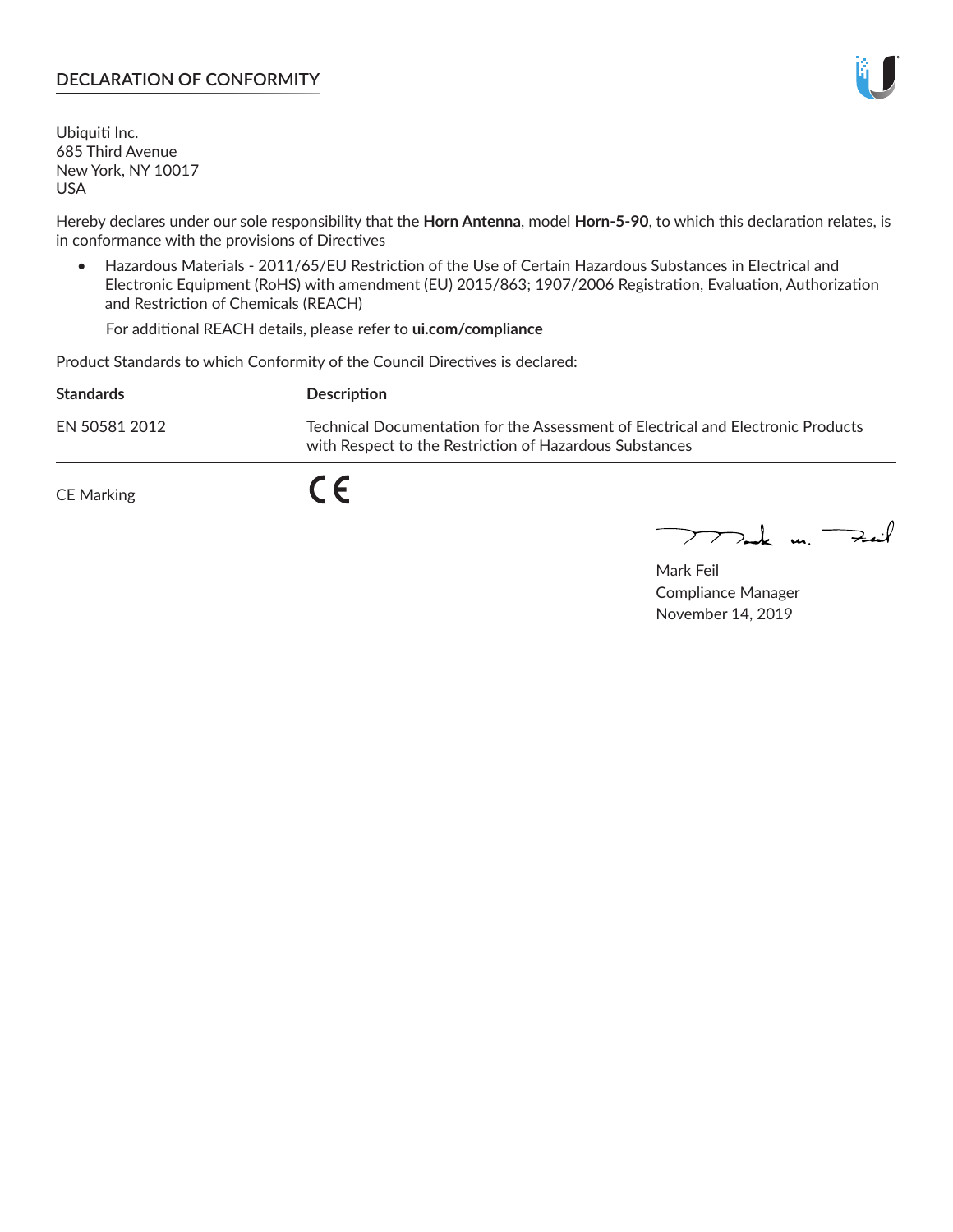# **DECLARATION OF CONFORMITY**



## **български** [Bulgarian]

С настоящото UBIQUITI декларира, че това устройство Horn-5-90 отговаря на основните изисквания и други приложими разпоредби на Директива 2011/65/ЕС с изменение (ЕС) 2015/863.

## **Hrvatski** [Croatian]

Tvrtka UBIQUITI ovim putem izjavljuje da je ovaj uređaj Horn-5-90 u skladu s osnovnim zahtjevima i ostalim bitnim odredbama direktiva 2011/65/EU i dopunom (EU) 2015/863.

## **Čeština** [Czech]

Společnost UBIQUITI tímto prohlašuje, že zařízení Horn-5-90 splňuje základní požadavky a jiné související podmínky směrnice 2011/65/EU a dodatku (EU) 2015/863.

## **Dansk** [Danish]

Hermed erklærer UBIQUITI, at denne Horn-5-90-enhed overholder de essentielle krav og andre relevante bestemmelser i direktivet 2011/65/EU med tillæg (EU) 2015/863.

## **Nederlands** [Dutch]

UBIQUITI verklaart hierbij dat dit Horn-5-90-apparaat voldoet aan de essentiële vereisten en andere relevante voorwaarden uit de Europese richtlijn 2011/65/EU en gedelegeerde richtlijn (EU) 2015/863.

#### **English**

Hereby, UBIQUITI, declares that this Horn-5-90 device, is in compliance with the essential requirements and other relevant provisions of Directive 2011/65/EU with amendment (EU) 2015/863.

## **Eesti keel** [Estonian]

Käesolevaga kinnitab UBIQUITI, et antud Horn-5-90 seade vastab direktiivis 2011/65/EL välja toodud põhilistele nõuetele ning muudele asjakohastele sätetele, koos parandusega (EL) 2015/863.

## **Suomi** [Finnish]

UBIQUITI vakuuttaa täten, että tämä Horn-5-90-laite on direktiivien 2011/65/EU ja (EU) 2015/863 oleellisten vaatimusten ja muiden ehtojen mukainen.

#### **Français** [French]

Par les présentes, UBIQUITI déclare que ce dispositif Horn-5-90 est conforme aux exigences essentielles et aux autres dispositions pertinentes de la directive 2011/65/UE avec l'amendement (UE) 2015/863.

## **Deutsch** [German]

UBIQUITI erklärt hiermit, dass dieses Gerät Horn-5-90 den grundlegenden Anforderungen und anderen relevanten Bestimmungen der Richtlinien 2011/65/EU und (EU) 2015/863 entspricht.

#### **Ελληνικά** [Greek]

Δια του παρόντος η UBIQUITI δηλώνει ότι αυτή η συσκευή Horn-5-90 συμμορφώνεται με τις βασικές απαιτήσεις και άλλες σχετικές διατάξεις της Οδηγίας 2011/65/ΕΕ με την τροποποίηση (ΕΕ) 2015/863.

#### **Magyar** [Hungarian]

Az UBIQUITI kijelenti, hogy a(z) Horn-5-90 számú eszköz megfelel a 2011/65/EU irányelv (EU) 2015/863. számú módosítása alapvető követelményeinek és egyéb vonatkozó rendelkezéseinek.

#### **Íslenska** [Icelandic]

UBIQUITI lýsir því hér með yfir að Horn-5-90 er í samræmi við nauðsynlegar kröfur og önnur viðeigandi ákvæði í tilskipun 2011/65/EU ásamt viðbótum í (EU) 2015/863.

#### **Italiano** [Italian]

Con la presente, UBIQUITI dichiara che il presente dispositivo Horn-5-90 è conforme ai requisiti essenziali e alle altre disposizioni pertinenti della direttiva 2011/65/UE con l'emendamento (UE) 2015/863.